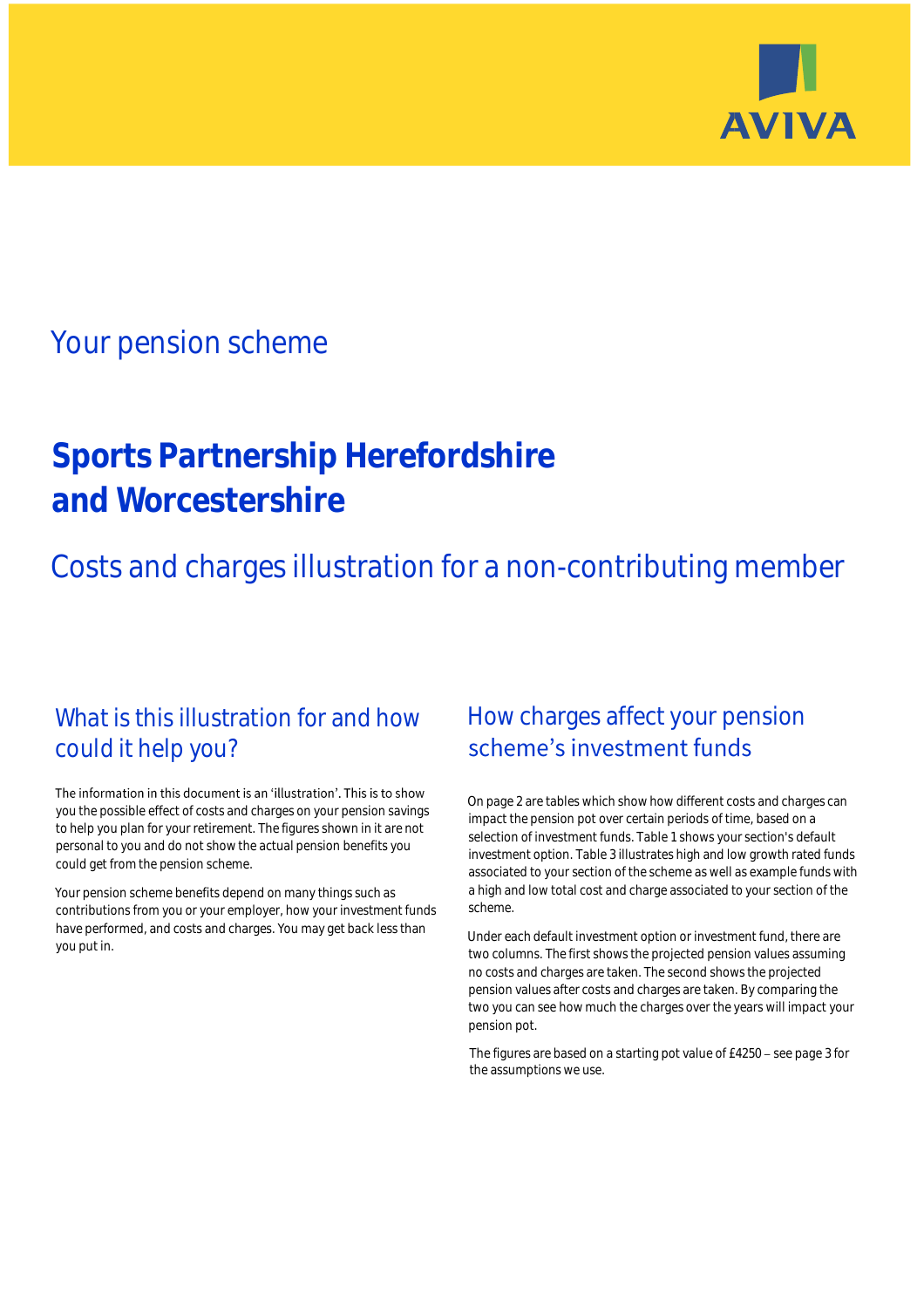| Illustration of effect of costs and charges on the Default Investment Option in<br><b>Sports Partnership Herefordshire and Worcestershire</b> |                                                                                              |                                    |  |  |  |  |  |  |
|-----------------------------------------------------------------------------------------------------------------------------------------------|----------------------------------------------------------------------------------------------|------------------------------------|--|--|--|--|--|--|
|                                                                                                                                               | <b>My Future</b><br>Assumed growth rate 3.3% (p.a.)<br>Assumed costs and charges 0.6% (p.a.) |                                    |  |  |  |  |  |  |
|                                                                                                                                               |                                                                                              |                                    |  |  |  |  |  |  |
|                                                                                                                                               |                                                                                              |                                    |  |  |  |  |  |  |
| At end of year                                                                                                                                | Projected value assuming no                                                                  | <b>Projected value after costs</b> |  |  |  |  |  |  |
|                                                                                                                                               | costs and charges are taken                                                                  | and charges are taken              |  |  |  |  |  |  |
| 1                                                                                                                                             | £4,300                                                                                       | £4,270                             |  |  |  |  |  |  |
| 2                                                                                                                                             | £4,340                                                                                       | £4,290                             |  |  |  |  |  |  |
| 3                                                                                                                                             | £4,390                                                                                       | £4,310                             |  |  |  |  |  |  |
| 4                                                                                                                                             | £4,440                                                                                       | £4,330                             |  |  |  |  |  |  |
| 5                                                                                                                                             | £4,480                                                                                       | £4,350                             |  |  |  |  |  |  |
| 10                                                                                                                                            | £4,730                                                                                       | £4,450                             |  |  |  |  |  |  |
| 15                                                                                                                                            | £4,990                                                                                       | £4,550                             |  |  |  |  |  |  |
| 20                                                                                                                                            | £5,260                                                                                       | £4,650                             |  |  |  |  |  |  |
| 25                                                                                                                                            | £5,550                                                                                       | £4,760                             |  |  |  |  |  |  |
| 30                                                                                                                                            | £5,850                                                                                       | £4,870                             |  |  |  |  |  |  |
| 35                                                                                                                                            | £6,180                                                                                       | £4,980                             |  |  |  |  |  |  |
| 40                                                                                                                                            | £6,450                                                                                       | £5,040                             |  |  |  |  |  |  |
| 45                                                                                                                                            | £6,610                                                                                       | £5,020                             |  |  |  |  |  |  |
| 50                                                                                                                                            | £6,640                                                                                       | £4,900                             |  |  |  |  |  |  |

#### **Table 2**

| List of Funds included in the Default Investment Option |                       |                    |  |  |  |  |  |
|---------------------------------------------------------|-----------------------|--------------------|--|--|--|--|--|
| <b>Fund name</b>                                        | <b>Total Cost and</b> | <b>Growth Rate</b> |  |  |  |  |  |
|                                                         | Charge (p.a.)         | (p.a.)             |  |  |  |  |  |
| Av My Future Consolidation-FPMFCONP                     | 0.56%                 | 2.40%              |  |  |  |  |  |
| Av My Future Growth-FPMFGROP                            | 0.62%                 | 3.60%              |  |  |  |  |  |
|                                                         |                       |                    |  |  |  |  |  |
|                                                         |                       |                    |  |  |  |  |  |
|                                                         |                       |                    |  |  |  |  |  |
|                                                         |                       |                    |  |  |  |  |  |
|                                                         |                       |                    |  |  |  |  |  |
|                                                         |                       |                    |  |  |  |  |  |
|                                                         |                       |                    |  |  |  |  |  |
|                                                         |                       |                    |  |  |  |  |  |

**Aviva Life & Pensions UK Limited.**

Registered in England No. 3253947. Registered office: Aviva, Wellington Row, York, YO90 1WR. Authorised by the Prudential Regulation Authority and regulated by the Financial Conduct Authority and the Prudential Regulation Authority. Firm Reference Number 185896. **aviva.co.uk** TEMP GFI NG071309 09/2018